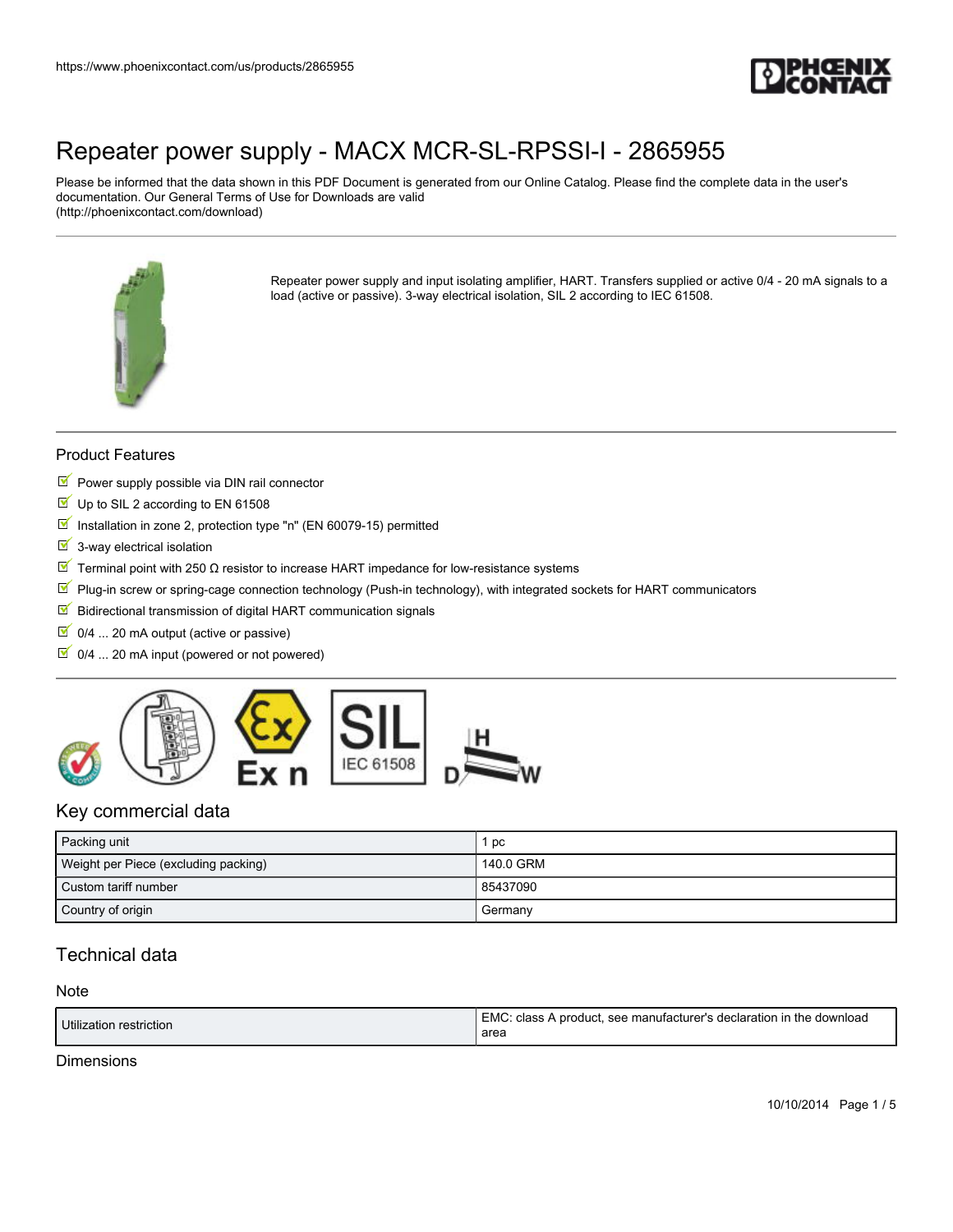

## Technical data

#### Dimensions

| Width  | $12.5$ mm |
|--------|-----------|
| Height | 99 mm     |
| Depth  | 114.5 mm  |

#### Ambient conditions

| Ambient temperature (operation)         | $-20$ °C $\dots$ 60 °C (Any mounting position) |
|-----------------------------------------|------------------------------------------------|
| Ambient temperature (storage/transport) | ∣ -40 °C … 80 °C .                             |
| Maximum altitude                        | $< 2000 \text{ m}$                             |
| Permissible humidity (operation)        | $10\%$ 95 % (non-condensing)                   |
| Degree of protection                    | <b>IP20</b>                                    |

#### Input data

| Current input signal       | 0 mA  20 mA                                           |
|----------------------------|-------------------------------------------------------|
|                            | 4 mA  20 mA                                           |
| Transmitter supply voltage | > 16 V (at 20 mA)                                     |
| Voltage drop               | $\leq$ 3.5 V (in input isolating amplifier operation) |

### Output data

| Signal output                   | Current output                             |
|---------------------------------|--------------------------------------------|
| Current output signal           | $0$ mA $\dots$ 20 mA (active)              |
|                                 | 4 mA  20 mA (active)                       |
|                                 | 0 mA  20 mA (14  26 V ext. source voltage) |
|                                 | 4 mA  20 mA (14  26 V ext. source voltage) |
| <b>Transmission Behavior</b>    | 1:1 to input signal                        |
| Load/output load current output | $< 600 \Omega$                             |
| Output ripple                   | $< 20$ mV $_{rms}$                         |

### Power supply

| Nominal supply voltage   | 24 V DC                      |
|--------------------------|------------------------------|
| Supply voltage range     | 19.2 V DC  30 V DC .         |
| Max. current consumption | < 60 mA (at 24 V DC)         |
| Power consumption        | < 1.1 W (at 24 V DC / 20 mA) |

### Connection data

| Conductor cross section solid min.     | $0.2 \text{ mm}^2$    |
|----------------------------------------|-----------------------|
| Conductor cross section solid max.     | $2.5$ mm <sup>2</sup> |
| Conductor cross section stranded min.  | $0.2$ mm <sup>2</sup> |
| Conductor cross section stranded max.  | $2.5$ mm <sup>2</sup> |
| Conductor cross section AWG/kcmil min. | 24                    |
| Conductor cross section AWG/kcmil max  | 14                    |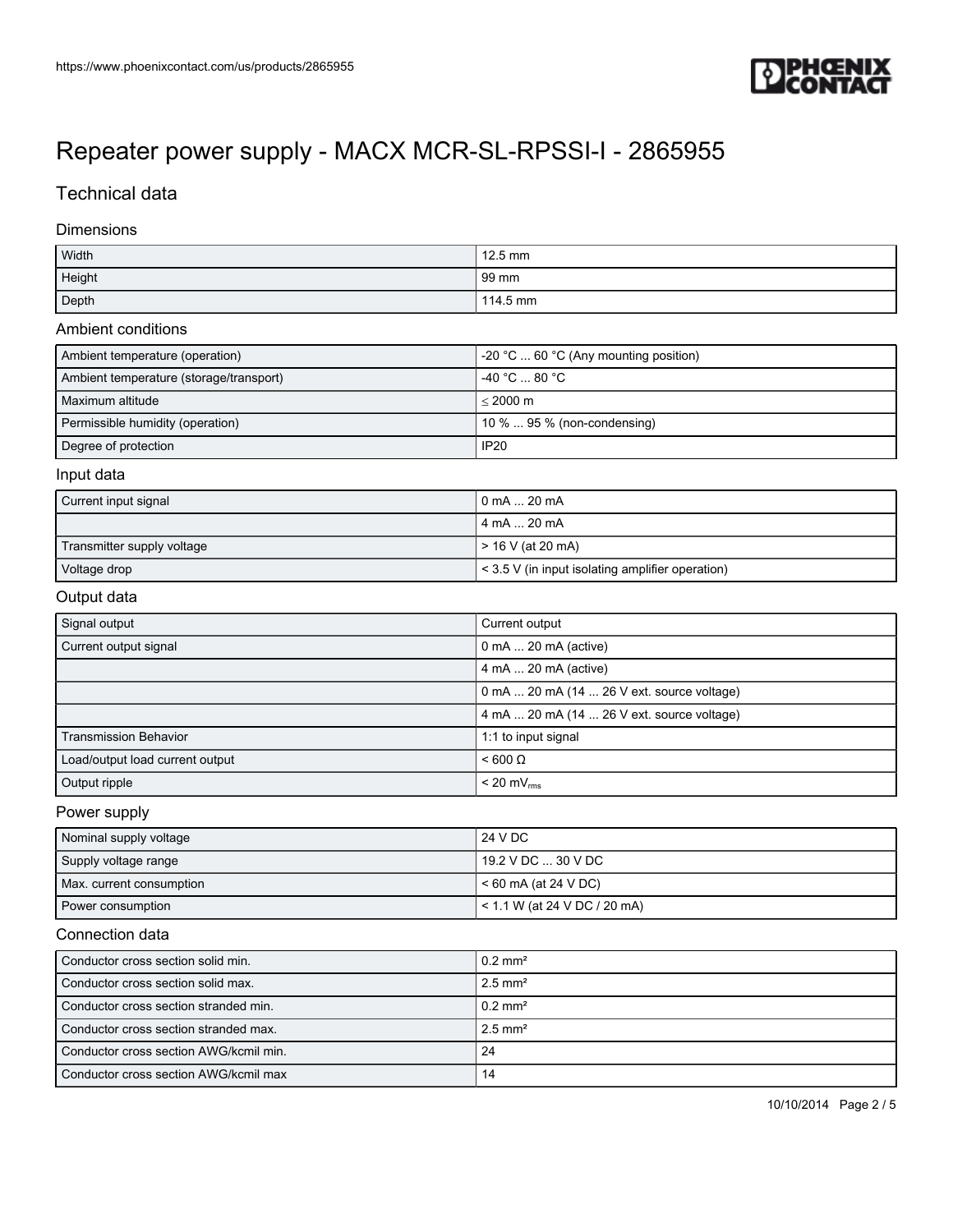

# Technical data

#### Connection data

| Stripping length       | ' mm             |
|------------------------|------------------|
| Screw thread           | M3               |
| Connection method      | Screw connection |
| Tightening torque, min | $0.5$ Nm         |
| Tightening torque max  | 0.6 Nm           |

#### General

| No. of channels                         |                                                                                                                                      |
|-----------------------------------------|--------------------------------------------------------------------------------------------------------------------------------------|
| Maximum transmission error              | $< 0.1 %$ (of final value)                                                                                                           |
| Transmission error, typical             | $< 0.05 %$ (of final value)                                                                                                          |
| Maximum temperature coefficient         | $< 0.01 %$ /K                                                                                                                        |
| Step response (10-90%)                  | < 600 us (for 4 mA  20 mA step)                                                                                                      |
| Status display                          | Green LED (supply voltage)                                                                                                           |
| Inflammability class according to UL 94 | V <sub>0</sub>                                                                                                                       |
| Pollution degree                        | 2                                                                                                                                    |
| Surge voltage category                  | $\mathbf{II}$                                                                                                                        |
| Housing material                        | <b>PA 66-FR</b>                                                                                                                      |
| Color                                   | green                                                                                                                                |
| Designation                             | Input/output/power supply                                                                                                            |
| Electrical isolation                    | 300 V <sub>rms</sub> (Rated insulation voltage (surge voltage category II; pollution<br>degree 2, safe isolation as per EN 61010-1)) |
|                                         | 2.5 kV (50 Hz, 1 min., test voltage)                                                                                                 |
| Conformance                             | CE-compliant, additionally EN 61326                                                                                                  |
| <b>ATEX</b>                             | # II 3 G Ex nA IIC T4 Gc X                                                                                                           |
| UL, USA / Canada                        | UL applied for                                                                                                                       |
| Functional Safety (SIL)                 | SIL 2 according to EN 61508                                                                                                          |

### Data communication (bypass)

| <b>HART</b> function | Yes         |
|----------------------|-------------|
| Protocols supported  | <b>HART</b> |

## **Classifications**

## eCl@ss

| eCl@ss 4.0 | 27210120 |
|------------|----------|
| eCl@ss 4.1 | 27210120 |
| eCl@ss 5.0 | 27210120 |
| eCl@ss 5.1 | 27210120 |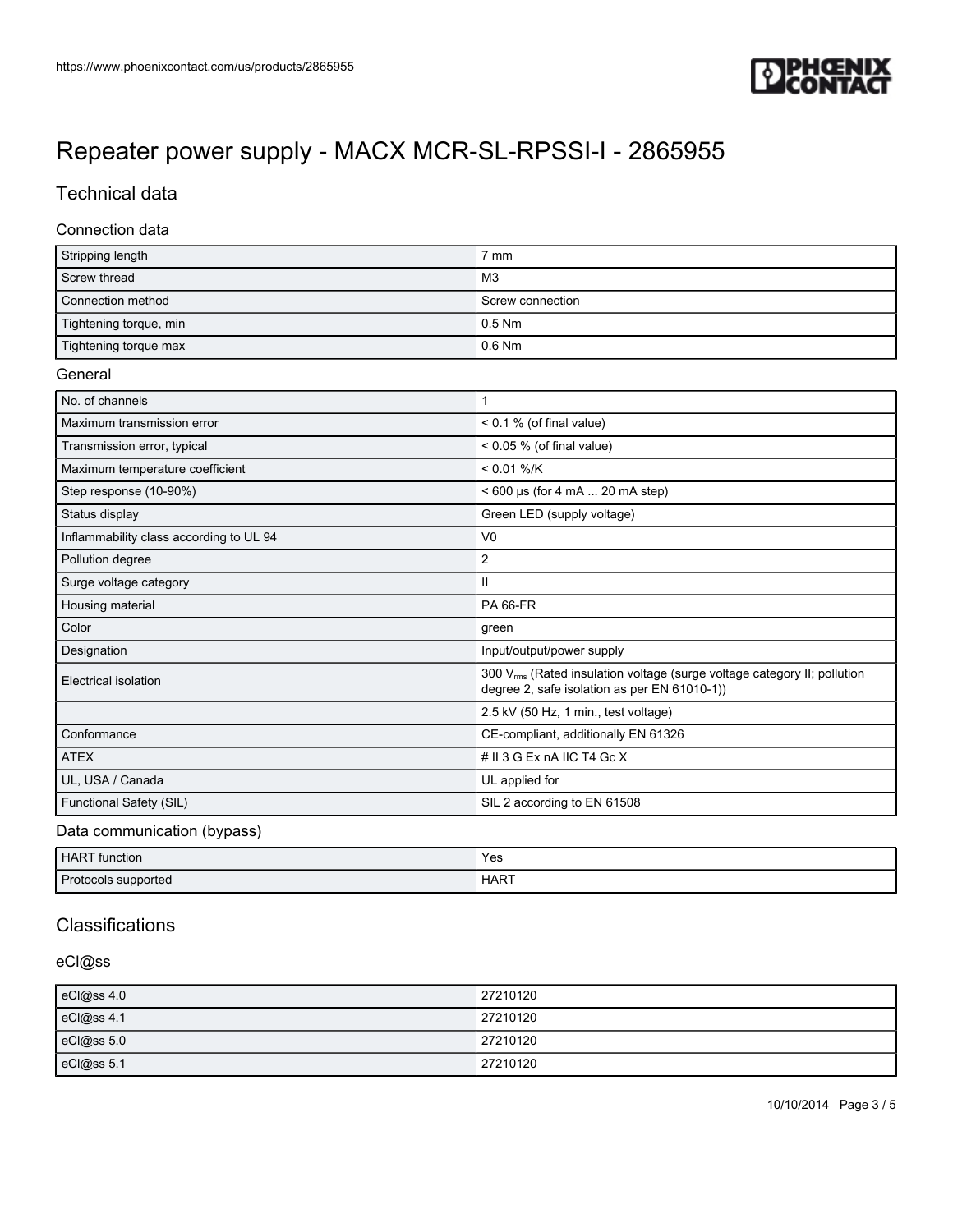

## **Classifications**

### eCl@ss

| eCl@ss 6.0 | 27210120 |
|------------|----------|
| eCl@ss 7.0 | 27210120 |
| eCl@ss 8.0 | 27210120 |

### ETIM

| ETIM 2.0        | EC001485 |
|-----------------|----------|
| ETIM 3.0        | EC001485 |
| <b>ETIM 4.0</b> | EC001485 |
| ETIM 5.0        | EC002653 |

### UNSPSC

| UNSPSC 6.01          | 30211506 |
|----------------------|----------|
| <b>UNSPSC 7.0901</b> | 39121008 |
| <b>UNSPSC 11</b>     | 39121008 |
| <b>UNSPSC 12.01</b>  | 39121008 |
| <b>UNSPSC 13.2</b>   | 39121008 |

## Approvals

### Approvals

### Approvals

Functional Safety

Ex Approvals

ATEX

#### Approvals submitted

#### Approval details

Functional Safety

## Drawings